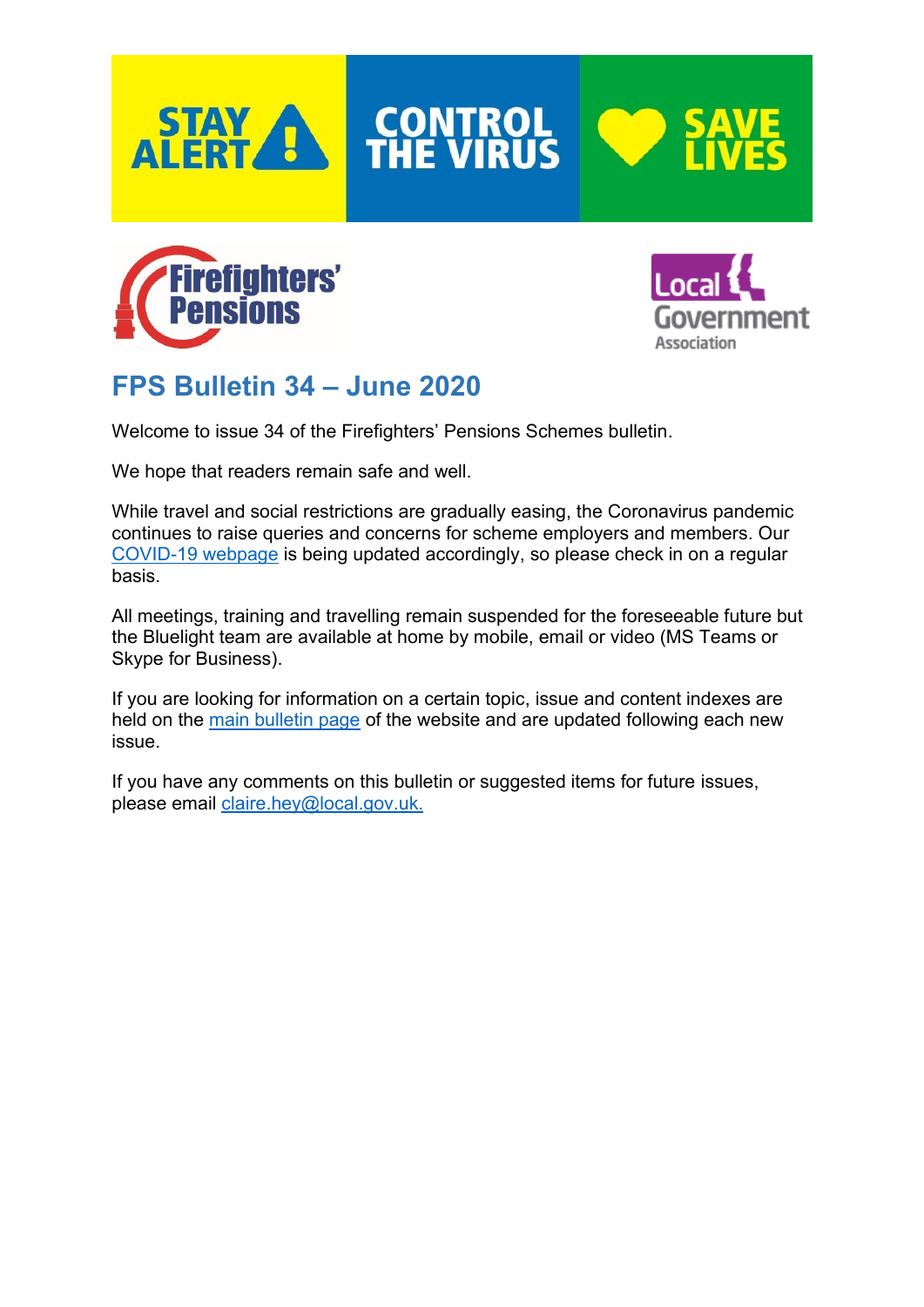## <span id="page-1-0"></span>**Contents**

| <b>Calendar of events</b>                                    | 3              |
|--------------------------------------------------------------|----------------|
| <b>Actions arising</b>                                       | 3              |
| <b>FPS</b>                                                   | 4              |
| FPS England – 2020 valuation final data specifications       | 4              |
| Protected Pension Age - HMT extension                        | 4              |
| ABS 2020 – member communications                             | 5              |
| Raising tax awareness through job advertisements             | 6              |
| Guide to linking benefits in the FPS                         | 6              |
| IQMP patient confidentiality and the pension scheme rules    | $\overline{7}$ |
| Website and resources update                                 | 8              |
| June query log                                               | 8              |
| <b>FPS England SAB updates</b>                               | 9              |
| COVID-19 FPS governance survey                               | 9              |
| Template administration strategy consultation                | 9              |
| <b>SAB minutes index</b>                                     | 10             |
| <b>Other News and Updates</b>                                | 10             |
| TPO determine on data                                        | 10             |
| Pension dashboard update                                     | 10             |
| Transfer arrangements for CARE additional pension (FPS 2015) | 11             |
| <b>Events</b>                                                | 11             |
| FPS coffee mornings                                          | 11             |
| Annual Local Pension Board wrap-up training 2020             | 12             |
| <b>HMRC</b>                                                  | 12             |
| <b>HMRC</b> newsletters/bulletins                            | 12             |
| Legislation                                                  | 13             |
| <b>Useful links</b>                                          | 13             |
| <b>Contact details</b>                                       | 13             |
| Copyright                                                    | 14             |
| <b>Disclaimer</b>                                            | 14             |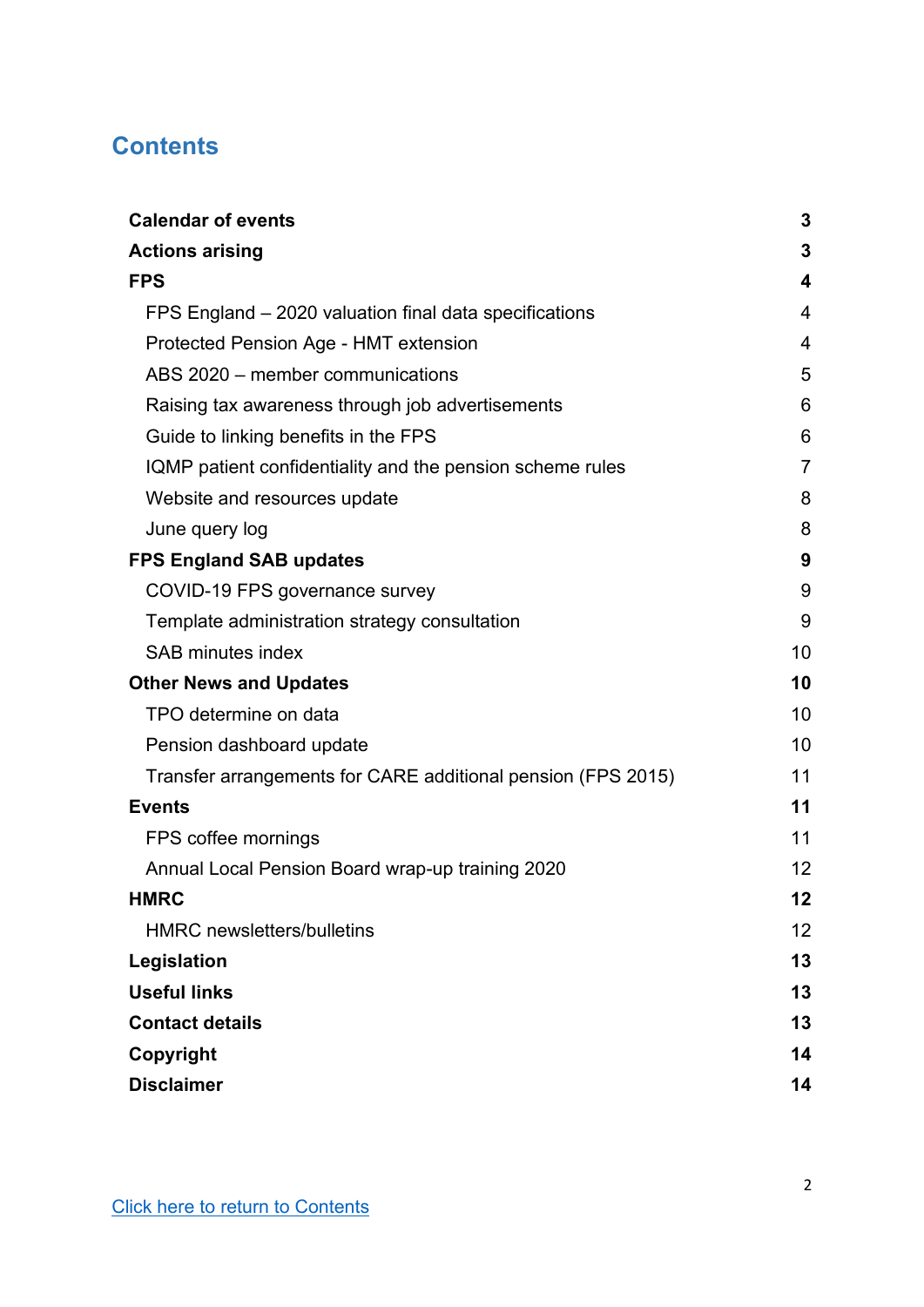## <span id="page-2-0"></span>**Calendar of events**

Please see below a calendar of upcoming events relevant to the Firefighters' Pension Schemes. Only those events which are hyperlinked are currently available to book. If you have any events you would like to be included in a future bulletin, please email [claire.hey@local.gov.uk](mailto:claire.hey@local.gov.uk)

|  |  |  | <b>Table 1: Calendar of events</b> |
|--|--|--|------------------------------------|
|  |  |  |                                    |

| <b>Event</b>                                        | <b>Date</b>                                              |
|-----------------------------------------------------|----------------------------------------------------------|
| <b>Local Pension Board wrap-up training</b>         | 8 July 2020                                              |
| FPS coffee and catch up                             | Every second Tuesday – next event 14<br><b>July 2020</b> |
| Virtual South East regional FPOG                    | 27 July 2020                                             |
| <b>Virtual Fire Communications Working</b><br>Group | 7 September 2020                                         |
| <b>Virtual SAB</b>                                  | 17 September 2020                                        |
| <b>SAB</b>                                          | 10 December 2020                                         |

## <span id="page-2-1"></span>**Actions arising**

Readers are asked to note the following actions arising from the bulletin:

ABS 2020 - [member communications:](#page-4-0) scheme managers to ensure members are kept informed of position relating to ABS 2020 and remedy.

[Raising tax awareness:](#page-5-0) FRAs to include relevant wording on job adverts.

[COVID-19 governance survey:](#page-8-1) scheme manager and/ or Local Pension Board chair to complete online survey by 31 July 2020.

[Template administration strategy consultation:](#page-8-2) all interested parties to respond to consultation by 31 August 2020.

[Transfer arrangements for CARE additional pension:](#page-10-0) administrators to review Club transfer in/out processes to ensure that CARE added pension is calculated using the non-Club methodology and factors.

[LPB wrap-up training 2020](#page-11-0) – book places for pension board members wishing to attend.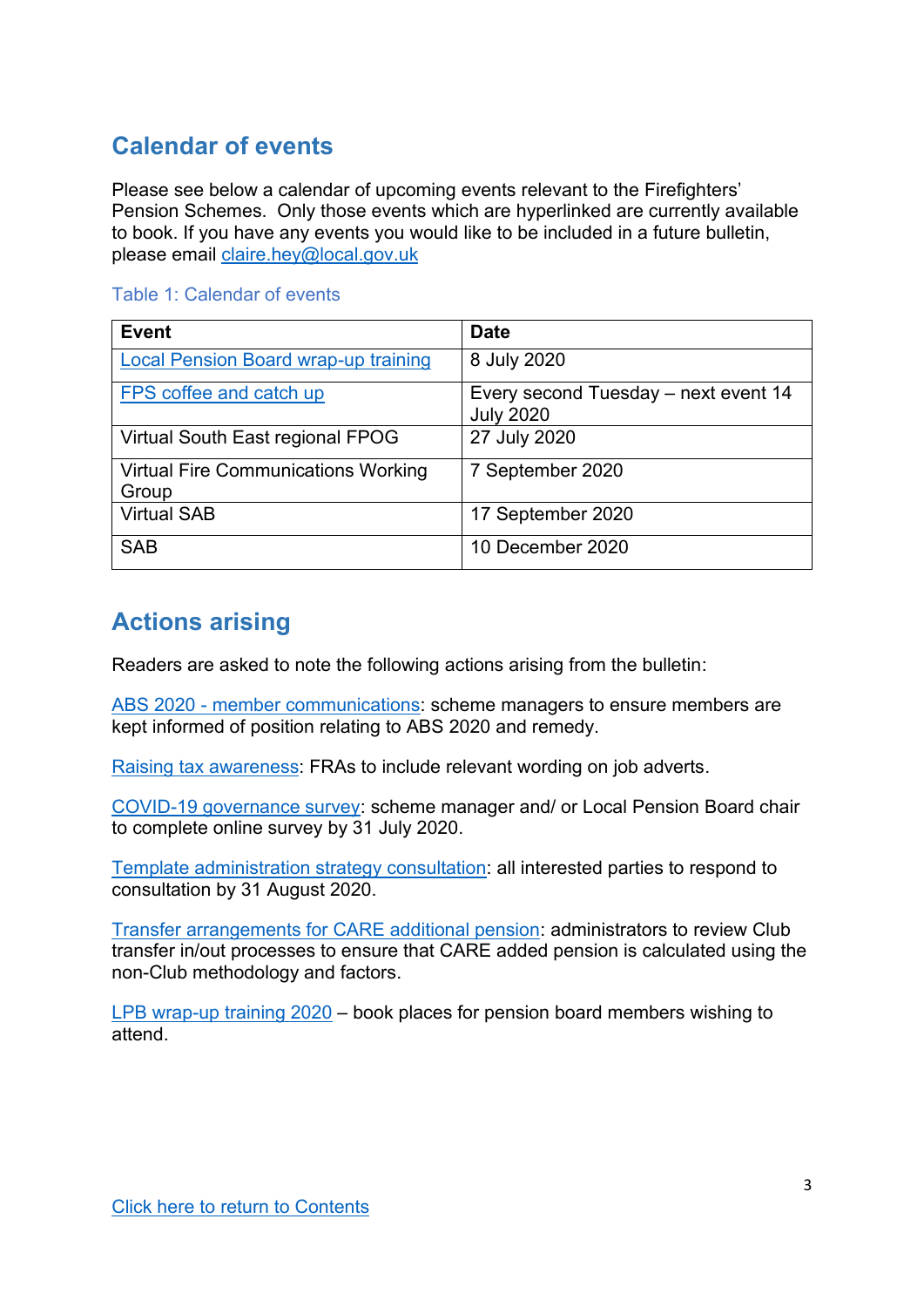## <span id="page-3-0"></span>**FPS**

## <span id="page-3-1"></span>**FPS England – 2020 valuation final data specifications**

The Government Actuary's Department's (GAD) final 2020 valuation data specifications for the Fire England schemes were issued by email to administrators and software suppliers on 3 June 2020. The document has also been uploaded to the dedicated [valuations webpage](http://www.fpsregs.org/index.php/member-area/scheme-valuations-restricted) in the password-protected area of the FPS Regulations and Guidance website.

The specifications are largely identical to the draft issued at the end of 2019. The one change is to clarify which members require the additional Sargeant data.

GAD are still working on the data collection spreadsheet and instructions which should be issued in the near future.

The deadline for submission of data remains 31 December 2020 as confirmed in [FPS Bulletin 32](http://www.fpsregs.org/images/Bulletins/Bulletin-32-April-2020/Bulletin-32.pdf) – April 2020.

### <span id="page-3-2"></span>**Protected Pension Age - HMT extension**

As previously confirmed in [written statement HCWS196,](https://www.parliament.uk/business/publications/written-questions-answers-statements/written-statement/Commons/2020-04-22/HCWS196/) the Protected Pension Age (PPA) tax rules were temporarily relaxed for the period 1 March to 1 June 2020 for those returning to work as a result of COVID-19.

On 2 June 2020 HM Treasury/ HMRC announced an extension to the easement of the tax rules relating to PPA. The deadline has been extended to 1 November 2020 for retired firefighters re-employed in relation to FRAs' response to the coronavirus pandemic.

Please see the announcement in the amended [HMRC pension schemes newsletter](https://www.gov.uk/government/publications/pension-schemes-newsletter-119-april-2020/pension-schemes-newsletter-119-april-2020)  119 - [April 2020,](https://www.gov.uk/government/publications/pension-schemes-newsletter-119-april-2020/pension-schemes-newsletter-119-april-2020) under heading 1.a.

HMT have confirmed that the effect of the statement is that anyone re-employed between 1 March and the deadline would be deemed as having satisfied the reemployment conditions, regardless of how long the employment lasted.

[New Clause 20: Protected pension age of members employed as a result of](https://assets.publishing.service.gov.uk/government/uploads/system/uploads/attachment_data/file/895345/New_Clause_Protected_pension_age_of_members_employed_as_a_result_of_coronavirus_EN.pdf)  [coronavirus](https://assets.publishing.service.gov.uk/government/uploads/system/uploads/attachment_data/file/895345/New_Clause_Protected_pension_age_of_members_employed_as_a_result_of_coronavirus_EN.pdf) has been inserted at Report Stage of the Finance Bill 2020 and introduces a new re-employment condition to [paragraph 22\(7F\) of Schedule 36](http://www.legislation.gov.uk/ukpga/2004/12/schedule/36/paragraph/22) to the Finance Act 2004.

HMRC have published a [tax information and impact note](https://assets.publishing.service.gov.uk/government/uploads/system/uploads/attachment_data/file/895354/Protected_Pension_Age_COVID_19_response_.pdf) which explains more about these changes.

We recommend that the reasons for re-employment being COVID-19 related are clearly documented and shared with your Local Pension Board.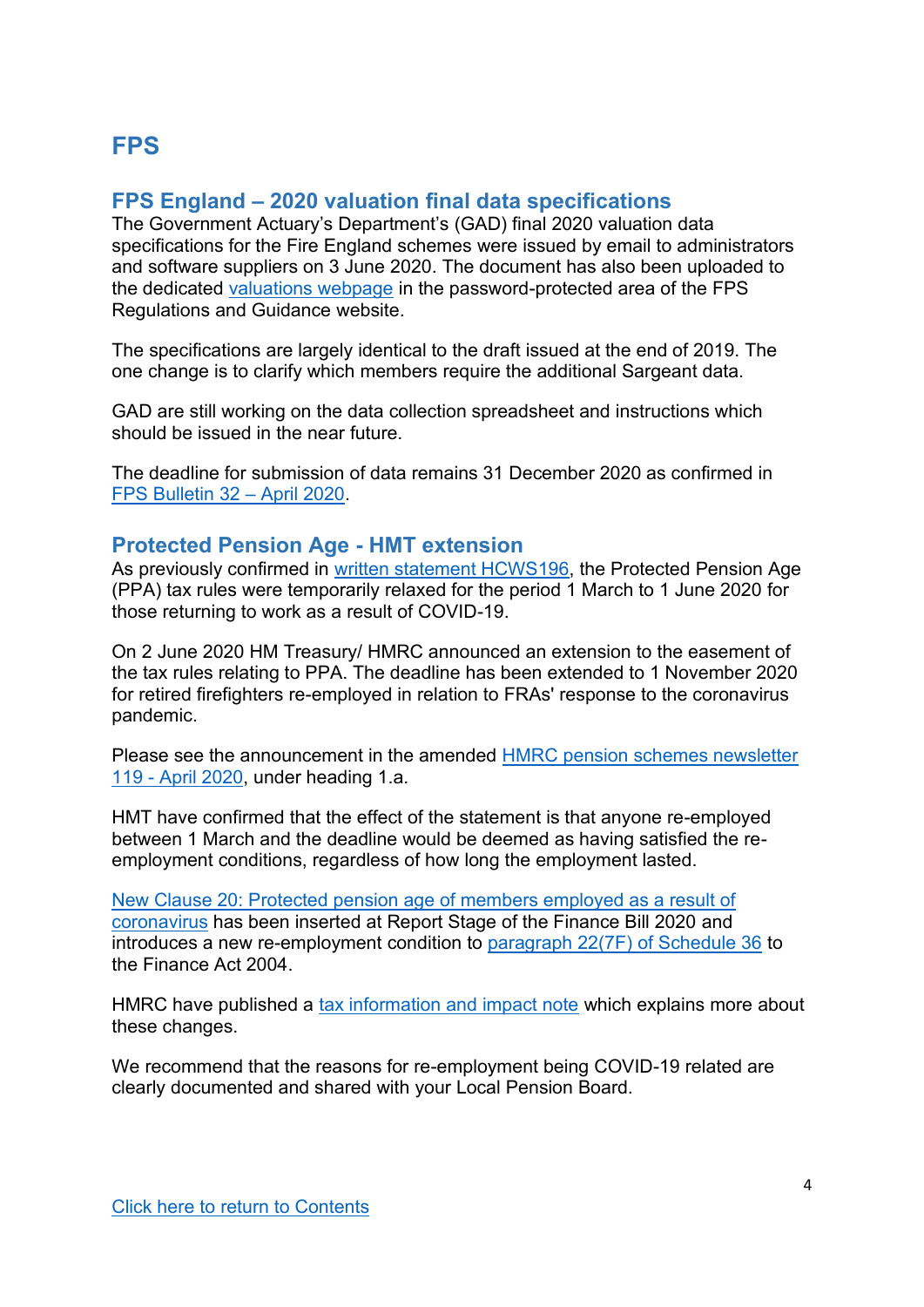Readers may have recently noted the ombudsman decisions [PO-15170](http://www.fpsregs.org/images/Legal/TPO/PO-15170.pdf) and [PO-](http://www.fpsregs.org/images/Legal/TPO/PO-15168-and-PO-15171.pdf)[15168 & PO-15171](http://www.fpsregs.org/images/Legal/TPO/PO-15168-and-PO-15171.pdf) regarding PPA and the responsibility of the employer. We have taken the opportunity to create a [new page for](http://www.fpsregs.org/index.php/member-area/protected-pension-age-ppa) PPA within the password protected member area of the Regulations and Guidance website to collate information and resources about PPA as it relates to members of the FPS 1992.

#### <span id="page-4-0"></span>**ABS 2020 – member communications**

As detailed in [FPS Bulletin 32](http://www.fpsregs.org/images/Bulletins/Bulletin-32-April-2020/Bulletin-32.pdf) – April 2020, it will not be possible to include projections on the Annual Benefit Statements (ABS) this year which reflect the outcome of the Sargeant legal judgment.

This is because:

a) the ongoing discussions on remedy are still confidential pending release of the consultation, and

b) the software companies have confirmed that it will take at least 12 months to programme the software.

We have recommended that members are provided with a projection based on current regulations up to their normal pension age and that the caveat provided by HMT is included on the statement.

With both the remedy consultation and final Employment Tribunal hearing expected in July, member expectations may understandably be heightened. We appreciate the need to manage those expectations ahead of the ABS being released, so there is a clear understanding of why the statements do not reflect the outcome of the legal decision.

We suggest that wording adapted from the HMT caveat can be provided to members in advance of the ABS deadline, as follows:

*On 20 December 2018, the Court of Appeal ruled that the transitional arrangements introduced as part of the 2015 reforms to the Firefighters' Pension Scheme were discriminatory and, therefore, unlawful.* 

*Following this ruling, the Government accepted that all public service pension schemes were similarly affected and is currently working on removing discrimination from the schemes for all affected members. This work is complex and is going to take some time. More information can be found in [written statement HWS187,](https://www.parliament.uk/business/publications/written-questions-answers-statements/written-statement/Commons/2020-03-25/HCWS187/) which was released on 25 March 2020.* 

*As yet, there is still uncertainty around the final approach to removing discrimination and for this reason is has not been possible to reflect the impact of the ruling in your ABS this year.*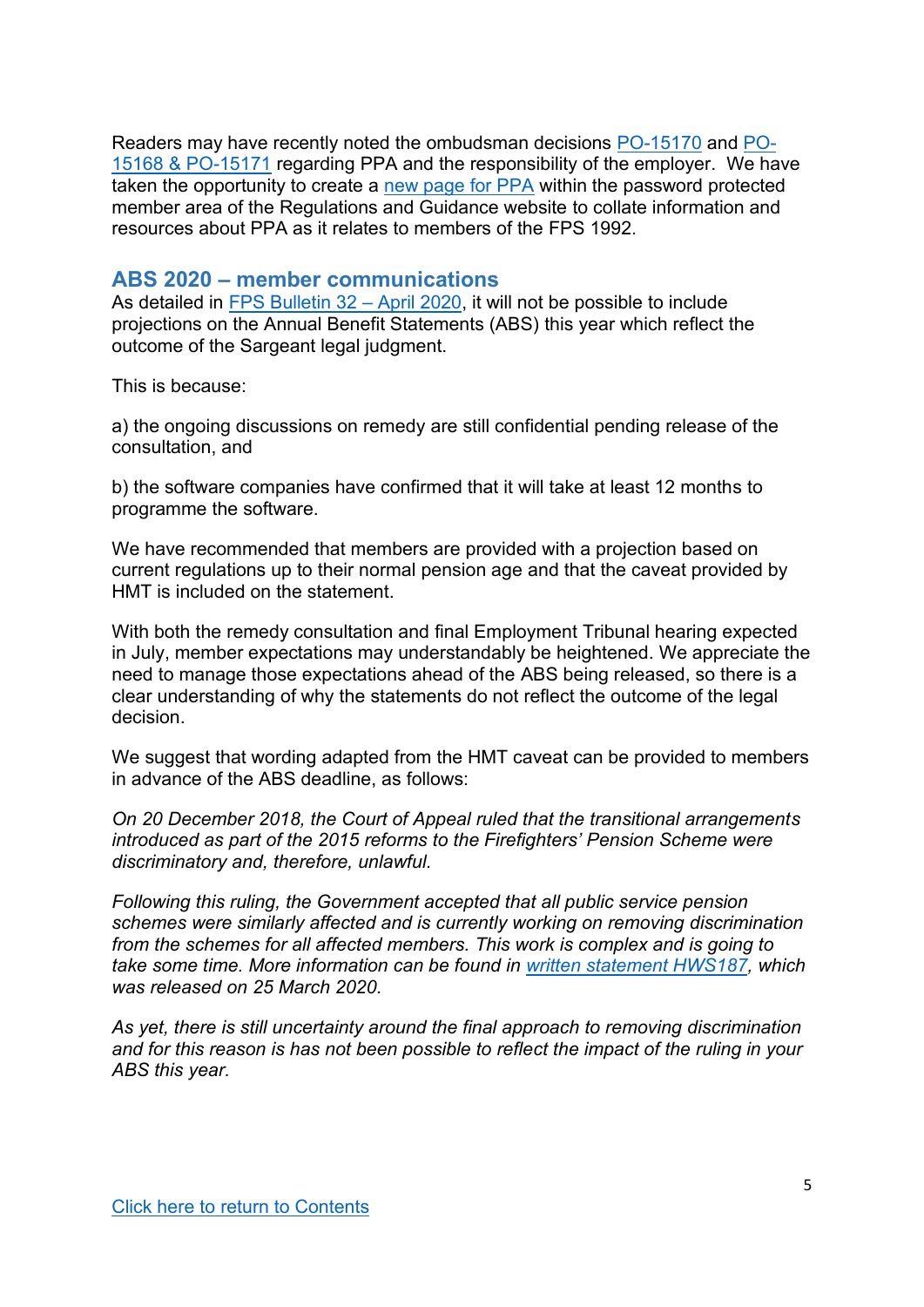*You will therefore receive an estimate of the benefits built up in your current scheme membership to 31/03/2020 and a projection of benefits based on current scheme regulations to the normal pension age for the current scheme you are a member of.* 

Members can also be referred to [Bulletin 32,](http://www.fpsregs.org/images/Bulletins/Bulletin-32-April-2020/Bulletin-32.pdf) which gives a clear direction from the Scheme Advisory Board (SAB) that projections can and should be based on the current scheme rules only.

### <span id="page-5-0"></span>**Raising tax awareness through job advertisements**

As thresholds for the annual and lifetime allowances have decreased, there is an increasing likelihood of members breaching tax limits by accepting a promotion or change of position which attracts pensionable allowances.

The importance of communicating potential tax issues to members has been a topic of regular discussion for the SAB and is supported by recent Pension Ombudsman determinations. Following a recent meeting of the Fire Communications Working Group (FCWG) we are pleased to provide the following standard wording to be included within job adverts.

Our thanks go to colleagues at West Yorkshire Fire and Rescue Service for supplying the suggested wording:

#### **Pension Considerations**

#### **Annual Allowance**

*Please note that it is your personal responsibility to check whether by applying/accepting this position it would result in any Annual Allowance implications. A breach in the Annual Allowance threshold could result in a Tax charge. Further information on Annual Allowance can be obtained from our Pensions team.*

#### **Lifetime Allowance**

*Please note that it is your personal responsibility to check whether by applying/accepting this position it would result in any Lifetime Allowance implications. A breach in the Lifetime Allowance threshold will result in a Tax charge. Further information on Lifetime Allowance can be obtained from our Pensions team.*

#### **Temporary Promotions/Positions**

*Please note that any period of 'temporary', whether that is by way of promotion or allowances associated with a temporary position, will be treated as non-pensionable.* 

### <span id="page-5-1"></span>**Guide to linking benefits in the FPS**

We are pleased to release the long-awaited quide to combining pension scheme [service](http://www.fpsregs.org/images/Guides/FPS-aggregation-guide-version-1-June-2020.pdf) in the Firefighters' Pension Schemes, developed by the FCWG.

The guidance set out in the booklet applies to all kinds of leaving and re-joining the FPS regardless of employment status.

[Click here to return to Contents](#page-1-0)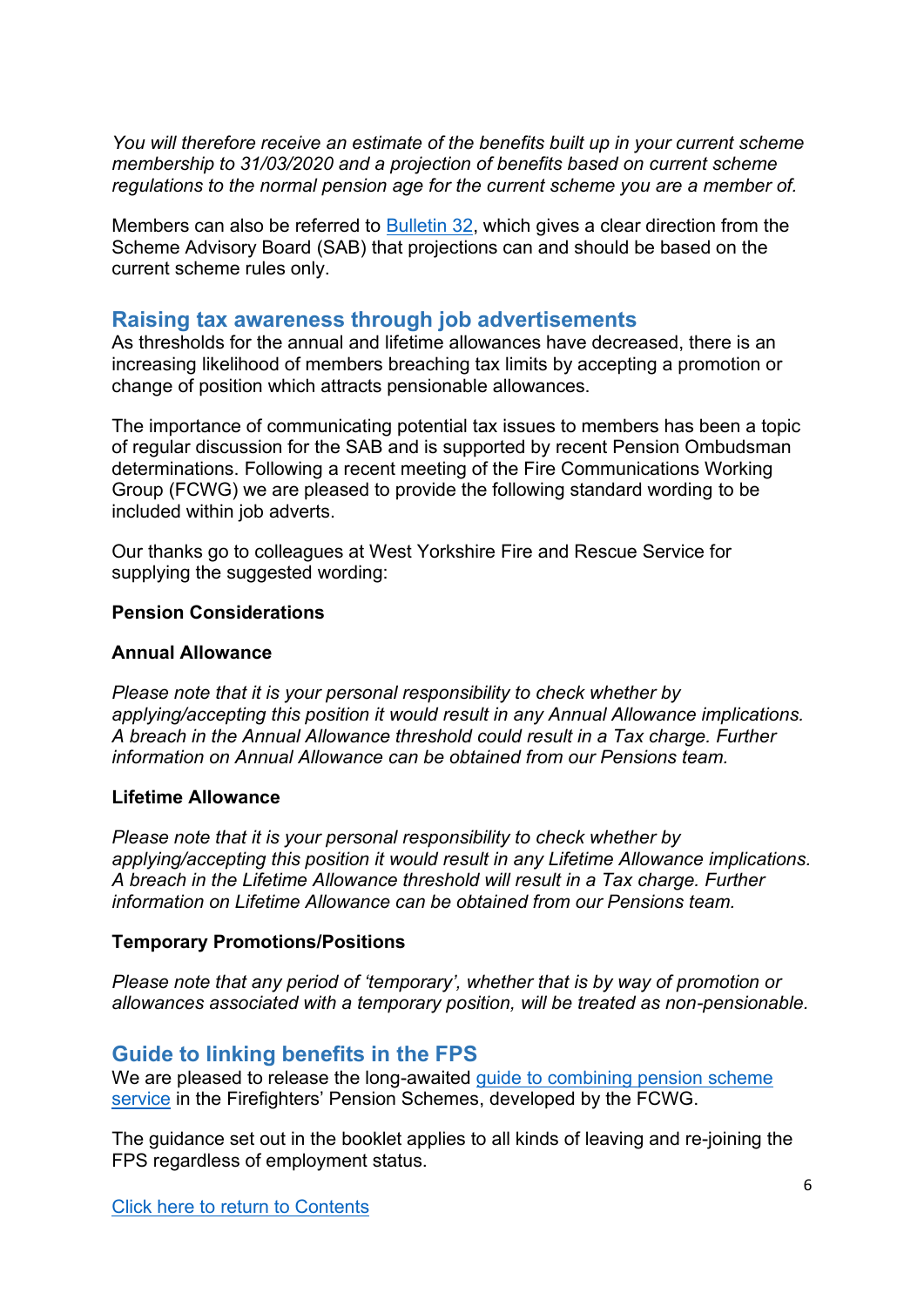It has been designed to assist administrators in determining the actions to be taken when members have periods of pensionable service which can be linked.

This is an informal guide only, developed with the help of the communications group and the technical group and should not be treated as a complete and authoritative statement of the law. Please also note that the guide is based on our current understanding of the scheme rules.

Although the guidance is likely to be revoked or significantly altered when the remedy provisions are implemented, we felt it was important to the release the guide in the meantime, to allow FRAs and administrators to reach a consistent position to apply remedy from.

We would be grateful to receive any comments on the guide to [bluelight.pensions@local.gov.uk.](mailto:bluelight.pensions@local.gov.uk) We would like to thank West Yorkshire Pension Fund for their considerable input to the guide.

## <span id="page-6-0"></span>**IQMP patient confidentiality and the pension scheme rules**

We have previously been asked for guidance with regard to IQMPs providing the medical report directly to the member to request consent for the information to be shared with the FRA.

We have been provided with a copy of this clarification from GMC on the sharing of [confidential reports.](http://www.fpsregs.org/images/Illhealth/GMC-clarification-on-confidentiality-and-reports-by-selected-medical-practitioners.pdf) While the report specifically refers to the Police Pension Scheme, we can advise that this would also cover the FPS. In brief the message is that:

- An IQMP is not required to provide a copy of their report to the applicant, this should be submitted to the FRA who must supply a copy of the opinion to the member within 14 days of the determination
- The applicant is not able to prevent the report's release to the FRA if they disagree with its contents or the IQMP's opinion. Once the examination has taken place, the IQMP is required by law to report their opinion to the FRA, and if the subject is dissatisfied with the report, they have the opportunity to appeal.

This is supported by the following rules in the Firefighters' Pension Schemes:

|                    | FPS 1992 [H1]       | <b>FPS 2006 [Part 8,</b> | FPS 2015 [Part 12,     |
|--------------------|---------------------|--------------------------|------------------------|
|                    |                     | Para 21                  | <b>Reg 152</b>         |
| <b>Person must</b> | Sub Para 3          | Sub Para 6a              | Sub para 7a            |
| submit to an       | If the authority is | If the person            | If the person          |
| examination by an  | unable to obtain    | concerned wilfully or    | concerned wilfully or  |
| IQMP in order to   | an IQMP opinion     | negligently submits to   | negligently submits to |
| determine          | by reason of a      | medical examination      | medical examination    |
| eligibility,       | person's refusal or | the authority may        | the authority may      |
| otherwise the fire | wilful or negligent |                          |                        |

### Table 2: FPS regulations on IQMP examinations and reports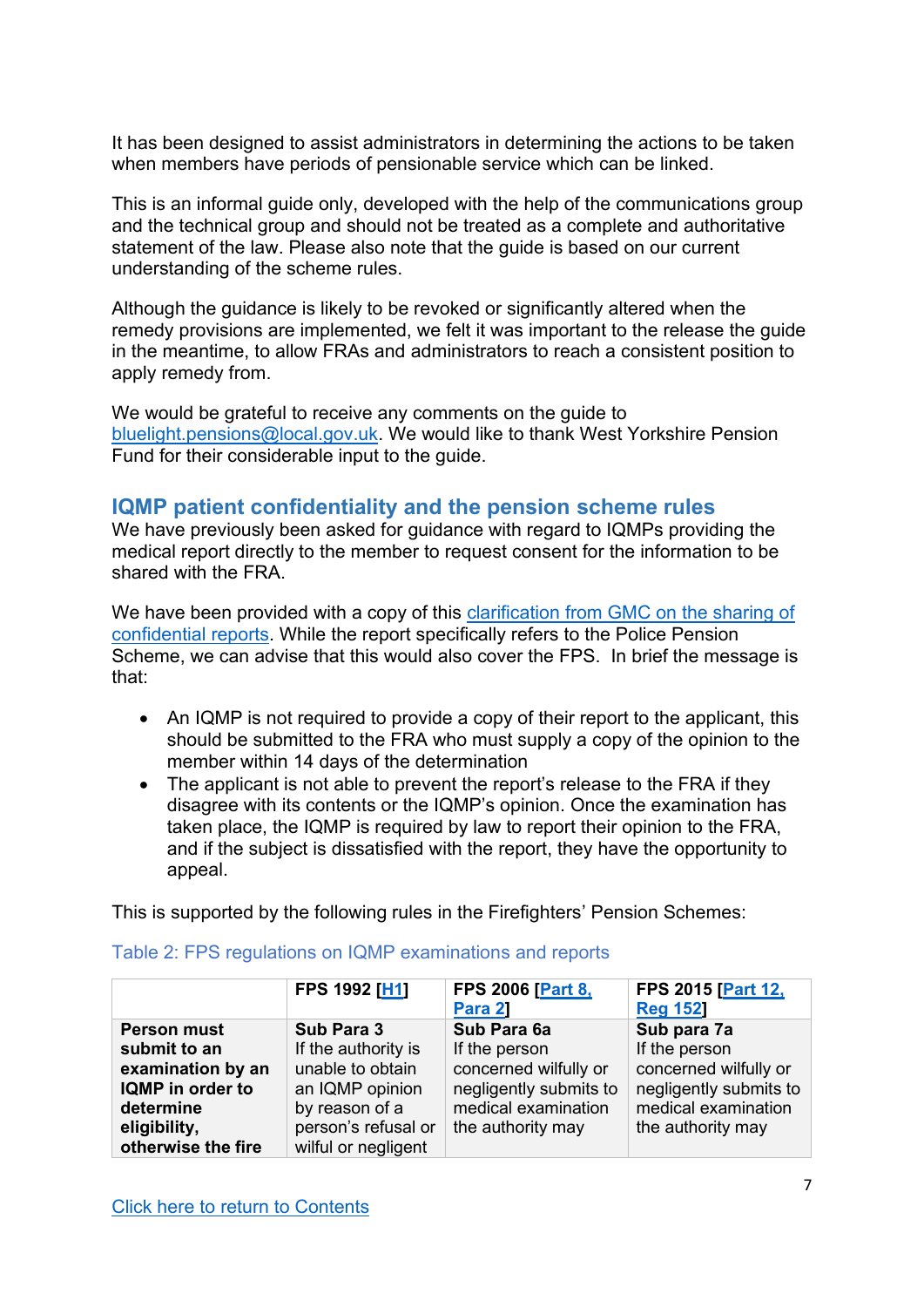| authority have<br>discretion to make<br>a decision.                                                         | failure, they may<br>give such a<br>decision on the<br>issue as they may<br>choose. | make a decision on<br>the issue.                                                                                        | make a decision on<br>the issue.                                                                                        |
|-------------------------------------------------------------------------------------------------------------|-------------------------------------------------------------------------------------|-------------------------------------------------------------------------------------------------------------------------|-------------------------------------------------------------------------------------------------------------------------|
| <b>IQMP</b> must report<br>to FRA on their<br>opinion                                                       | Sub Para 2<br>The IQMP must<br>report and their<br>opinion will be<br>binding.      | Sub Para 4<br>The IQMP must<br>report and their<br>opinion will be<br>binding.                                          | Sub Para 5<br>The IQMP must<br>report and their<br>opinion will be<br>binding.                                          |
| It is for the scheme<br>manager not the<br>IQMP to supply a<br>copy on the<br>opinion to the<br>individual. |                                                                                     | Sub Para 7<br>The scheme manager<br>must supply a copy<br>on the opinion within<br>14 days of making a<br>determination | Sub Para 8<br>The scheme manager<br>must supply a copy<br>on the opinion within<br>14 days of making a<br>determination |

#### <span id="page-7-0"></span>**Website and resources update**

The following pages have been added to the member-restricted section of the [Firefighters' Pension Schemes Regulations and Guidance](http://www.fpsregs.org/index.php/) website this month. If you require log-in details for this area, please email [bluelight.pensions@local.gov.uk.](mailto:bluelight.pensions@local.gov.uk)

**[Ill-health review group 2008](http://www.fpsregs.org/index.php/member-area/ill-health-review-group-2008)**. This page contains papers relating to meetings held by the Firefighters' Pension Scheme ill-health review group (FPS IHRG) in 2008.

The Secretary of State for Communities and Local Government established the group to look into the operation of the regulations governing ill-health pensions and related workforce arrangements.

**[Protected pension age](http://www.fpsregs.org/index.php/member-area/protected-pension-age-ppa)**. This page has been developed to hold information and resources about protected pension age as it relates to members of the Firefighters' Pension Scheme 1992.

**[Unauthorised payments](http://www.fpsregs.org/index.php/member-area/unauthorised-payments)**. This page has been created to collate information, legislation, and resources relating to unauthorised payments in the Firefighters' Pension Schemes.

A new factsheet entitled [pensionable pay resources](http://www.fpsregs.org/images/Factsheets/Pensionable-pay-resource-factsheet.pdf) has been added to the [Factsheets](http://www.fpsregs.org/index.php/administration-resources/factsheets) tab of the website. This document reinforces the basic principles that should be taken into account when pensionable pay decisions are being made and highlights the guidance and resources available to assist decision makers.

### <span id="page-7-1"></span>**June query log**

The current [log of queries and responses](http://www.fpsregs.org/images/admin/Technical-query-log-300620.pdf) is available on the FPS Regulations and Guidance website. The queries have been anonymised and divided into topics. The log will be updated on a monthly basis in line with the bulletin release dates.

Queries from earlier months have been grey-shaded to differentiate from new items added in June.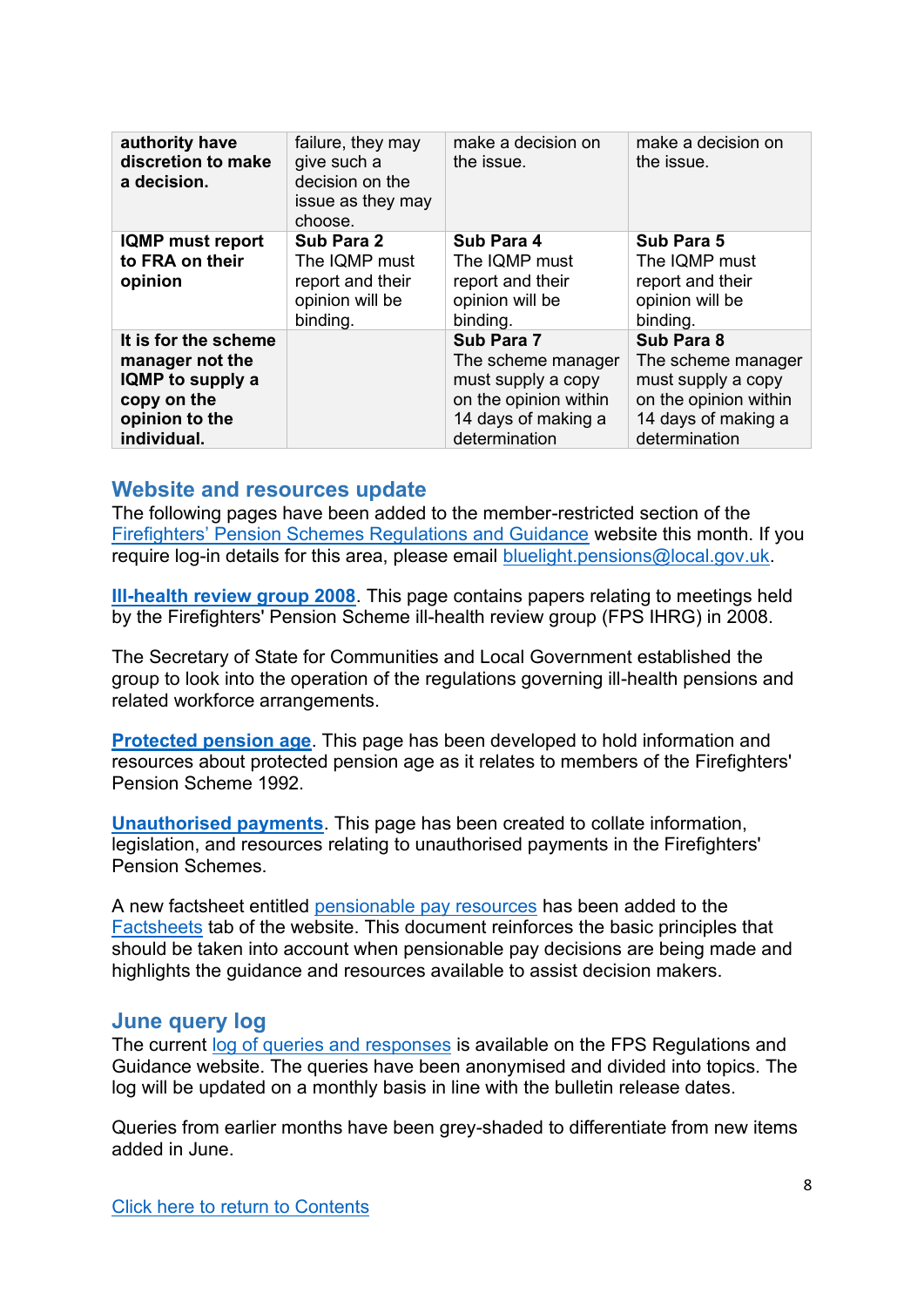# <span id="page-8-0"></span>**FPS England SAB updates**

### <span id="page-8-1"></span>**COVID-19 FPS governance survey**

At the time of writing, we have received 15 responses to the [COVID-19 FPS](https://www.surveymonkey.co.uk/r/2H3YB8C)  [governance survey](https://www.surveymonkey.co.uk/r/2H3YB8C) which we are running to establish whether the current situation is impacting on scheme governance.

The survey should take around 10 minutes to complete and we would welcome responses from the scheme manager and/ or Local Pension Board chair.

As our distribution lists do not yet extend to delegated scheme managers, please forward this request as appropriate.

The survey deadline is extended to 31 July 2020. Please ensure that a response is provided for your FRA.

## <span id="page-8-2"></span>**Template administration strategy consultation**

One of the recommendations arising from the SAB-commissioned [FPS](http://www.fpsboard.org/index.php/board-publications/administration-and-benchmarking-review)  [administration and management review,](http://www.fpsboard.org/index.php/board-publications/administration-and-benchmarking-review) as undertaken by Aon, was the development and implementation of a pension administration strategy.

One of the key proposals was that the strategy should include "expected timescales or key performance indicators which could be aligned with the provision of an effective and efficient administration service" 1 .

Pension administration strategies are not commonly held for the FPS, as each FRA is the single employer and scheme manager, and administration is generally contracted out. In addition, there is no legislative requirement for a strategy to be in place.

However, Aon identified that implementation of an administration strategy, to complement any formal service level agreement in place by clearly setting out the roles and expectations of scheme managers and administrators, would help to formalise standards between both parties, as well as improving communication and engagement. A clear preference emerged from the [SAB administration and](http://www.fpsboard.org/index.php/board-committees/administration-and-benchmarking)  [benchmarking committee](http://www.fpsboard.org/index.php/board-committees/administration-and-benchmarking) ("the Committee") that this should incorporate administration, management, and governance of the schemes.

A template strategy has been drafted in collaboration with the FCWG and the Committee. We are now seeking stakeholders' views on the document.

Please find the [consultation document](http://www.fpsregs.org/images/Bulletins/Bulletin-34-June-2020/Bulletin-34-Appendix-1-PAS-con-doc.pdf) (Appendix 1) and [draft template](http://www.fpsregs.org/images/Bulletins/Bulletin-34-June-2020/Bulletin-34-Appendix-2-Draft-FPS-admin-strategy-June-2020.pdf)  [administration strategy](http://www.fpsregs.org/images/Bulletins/Bulletin-34-June-2020/Bulletin-34-Appendix-2-Draft-FPS-admin-strategy-June-2020.pdf) (Appendix 2). The consultation will run until 31 August 2020 and responses should be sent to [bluelight.pensions@local.gov.uk.](mailto:bluelight.pensions@local.gov.uk)

<sup>1</sup> Firefighters' Pension Scheme - [Administration and Benchmarking Review](http://www.fpsboard.org/images/PDF/Surveys/Aonreportfinal.pdf) [Page 69]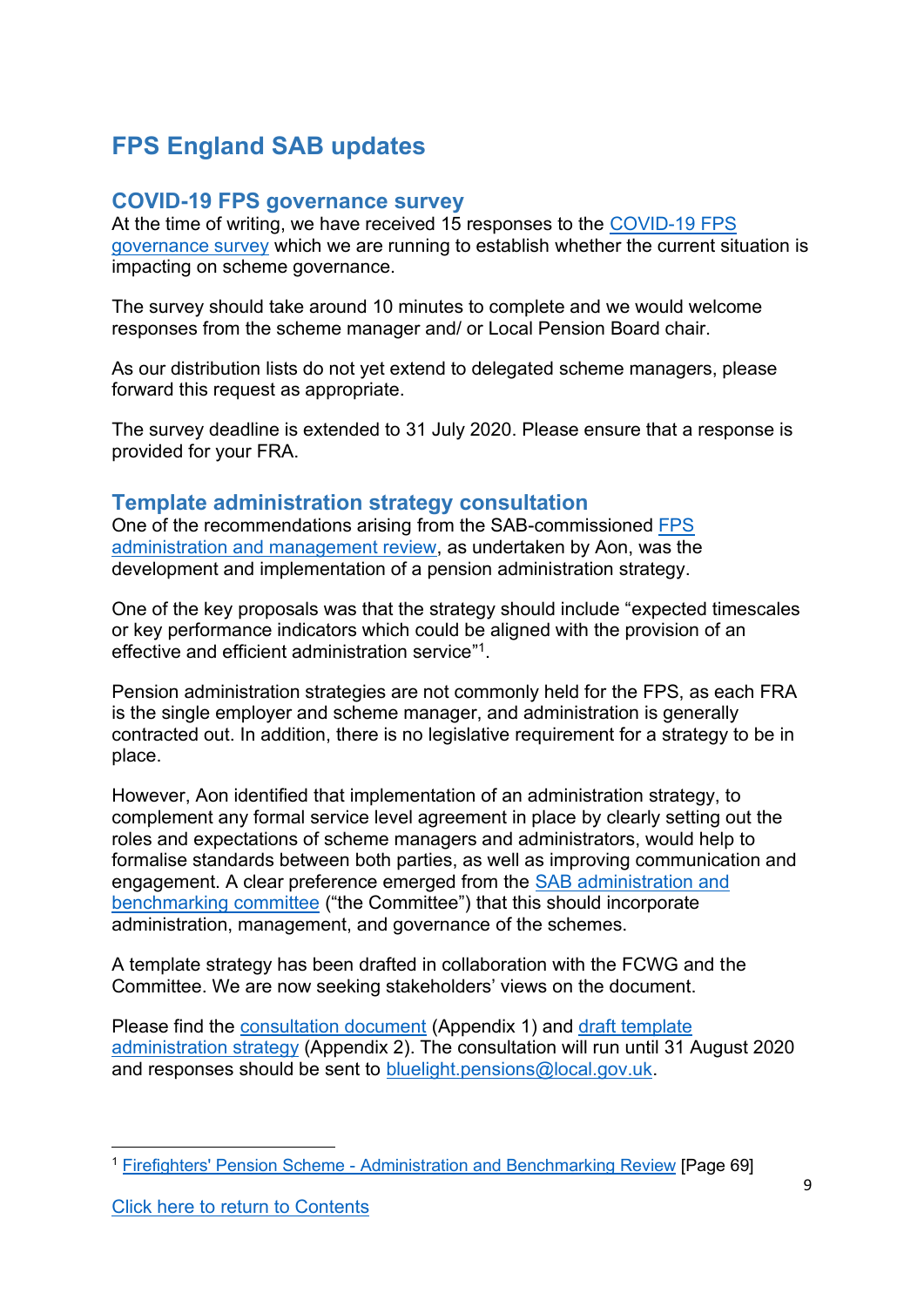## <span id="page-9-0"></span>**SAB minutes index**

We have updated the index of SAB meeting minutes to allow readers to easily find discussion on certain topics.

The index is held on the main [Board meetings webpage](http://www.fpsboard.org/index.php/about-the-board/board-meetings) and will be updated following agreement of each new set of minutes.

## <span id="page-9-1"></span>**Other News and Updates**

## <span id="page-9-2"></span>**TPO determine on data**

The pensions' press have recently reported on a pension ombudsman decision on [Yorkshire & Clydesdale Bank Final Salary Scheme and Bradford and Bingley Staff](https://www.pensions-ombudsman.org.uk/decision/2020/po-25899/yorkshire-clydesdale-bank-final-salary-scheme-and-bradford-bingley-staff)  [Pension Scheme 1991](https://www.pensions-ombudsman.org.uk/decision/2020/po-25899/yorkshire-clydesdale-bank-final-salary-scheme-and-bradford-bingley-staff) and the importance of good scheme data. The case centred on whether there was enough proof of a deferred benefit for a member, and the ombudsman ruled that the deferred pension should be reconstructed, and benefits paid to the individual.

A further case was upheld against the [Royal Mail Statutory Pension Scheme](https://www.pensions-ombudsman.org.uk/decision/2020/po-27002/royal-mail-statutory-pension-scheme-po-27002) (RMSPS) where the scheme's records did not correspond with the National Insurance Contribution Office's (NICO) records during GMP reconciliation, and the scheme could not evidence that the member's full pension benefits had been transferred to another arrangement. The ombudsman ordered that the member's full revalued deferred benefit should be paid, along with an award for distress and inconvenience.

Such data errors are not confined to private sector schemes. Examples of common data errors we see in the FPS are knowledge of eligibility for [APB's](http://www.fpsregs.org/images/admin/APBv1.pdf) and the [two](http://www.fpsregs.org/images/admin/Twopensionsv1.pdf)  [pension rule,](http://www.fpsregs.org/images/admin/Twopensionsv1.pdf) [loss of protected pension age](http://www.fpsregs.org/images/admin/PPAv1.pdf) and lack of payroll records to calculate retained firefighter benefits.

In order to help Local Pension Boards and scheme managers ensure there is good data management in the scheme LGA run an [annual data event,](http://www.fpsregs.org/index.php/events/data) provide advice on [TPR data scoring](http://www.fpsregs.org/images/admin/TPR-data-scoring-2019-clean.pdf) and [accuracy weighting,](http://www.fpsregs.org/images/admin/Data-score-weighting.xlsx) provided training on GDPR at the data event on [29 March 2018,](https://www.local.gov.uk/sites/default/files/documents/Meeting%20GDPR%20and%20TPR%20data%20requirements%20%20-%2029%20March.pdf) commissioned a [template privacy note](http://www.fpsregs.org/images/Legal/GDPR/GDPRFirePN.docx) for use by FRAs as data controllers, provide advice on one of the top six key processes that TPR measure performance on, which is a process to monitor records for accuracy / completeness, in the [TPR six key processes](http://www.fpsregs.org/images/admin/TPR-6-key-processes.v1.pdf) factsheet, and ensure that all references to good data management can be easily found in the bulletin subject index found on the [bulletin page](http://www.fpsregs.org/index.php/bulletins-and-circulars/bulletins) under the topic heading 'Data and Statistics'

### <span id="page-9-3"></span>**Pension dashboard update**

We reported in [FPS Bulletin 32](http://www.fpsregs.org/images/Bulletins/Bulletin-32-April-2020/Bulletin-32.pdf) – April 2020 that the Pension Dashboard Programme (PDP) had released two working papers outlining the Programme's current thinking on data requirements for dashboards:

[Data scope:](https://maps.org.uk/wp-content/uploads/2020/04/pdp-data-scope-working-paper.pdf) setting out options for achieving early coverage across all pension sectors.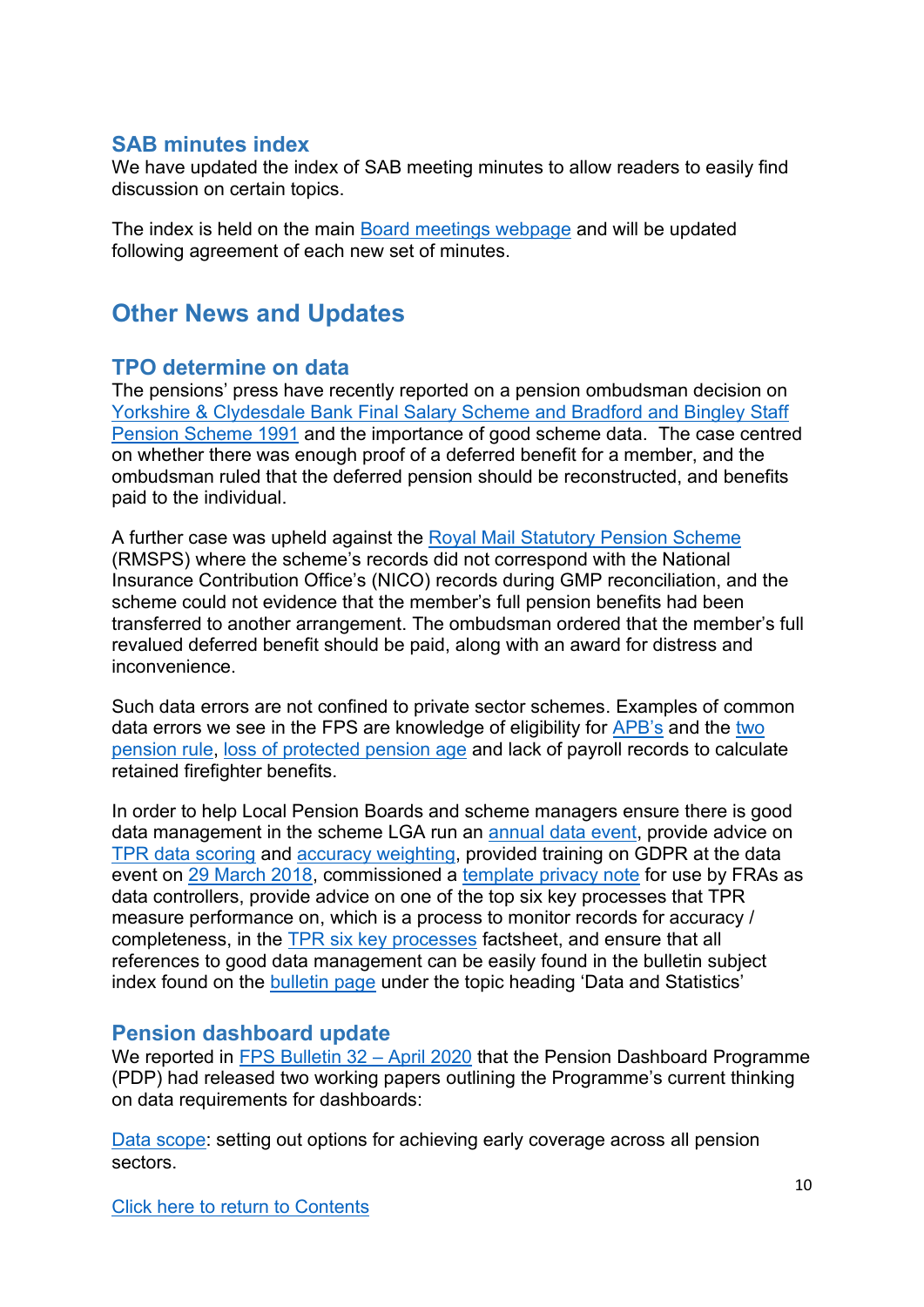[Data definitions:](https://maps.org.uk/wp-content/uploads/2020/04/pdp-data-definitions-working-paper.pdf) listing the set of data items that could be included in the dashboards data standards.

Following a delay in consultation due to the outbreak of coronavirus, the call for input on the papers will open on 6 July 2020.

More information on the status of the project can be found in the [Money and Pension](https://moneyandpensionsservice.org.uk/2020/06/22/pensions-dashboards-programme-starts-market-engagement/)  [Service \(MaPS\) press release of 22 June 2020](https://moneyandpensionsservice.org.uk/2020/06/22/pensions-dashboards-programme-starts-market-engagement/) and the newly launched [PDP](https://www.pensionsdashboardsprogramme.org.uk/)  [website.](https://www.pensionsdashboardsprogramme.org.uk/)

### <span id="page-10-0"></span>**Transfer arrangements for CARE additional pension (FPS 2015)**

The Cabinet Office (who is responsible for the Club transfer rules) has confirmed that additional pension attached to CARE benefits ("CARE added pension") cannot be transferred under Club arrangements. CARE added pension is extra pension the member has bought by paying additional pension contributions.

[The Club Memorandum](https://www.civilservicepensionscheme.org.uk/media/474506/club-memorandum-april-2019.pdf) sets out that added pension attached to final salary benefits should not be transferred under Club arrangements (under the "outer Club" rules). When a member with added pension takes an outer-Club transfer, the transfer value must be calculated in two parts: the final salary element, calculated on Outer-Club terms; and the added pension element calculated on non-Club terms. Our LGPS colleagues queried with the Cabinet Office whether this also applies when a member with CARE added pension takes an inner-Club transfer, as it did not appear to be covered in the Memorandum.

After consulting with GAD, the Cabinet Office has informed the LGA that the Club arrangements should also not apply to CARE added pension. This is because "the value of accrued Added Pension is not affected by an active service link, so it has no need of the Club."

The Cabinet Office will update the Memorandum accordingly at its next review. In the meantime, they will send an update to all relevant public service pension schemes.

## <span id="page-10-1"></span>**Events**

### <span id="page-10-2"></span>**FPS coffee mornings**

We are continuing to run our online coffee mornings every second Tuesday while social distancing measures remain in place. These informal sessions lasting up to an hour allow practitioners to catch up with colleagues and hear a brief update on FPS issues from the LGA Bluelight team.

The next event is scheduled to take place on 14 July 2020.

Future sessions will be held using Microsoft Teams, as not all organisations allow access to Zoom.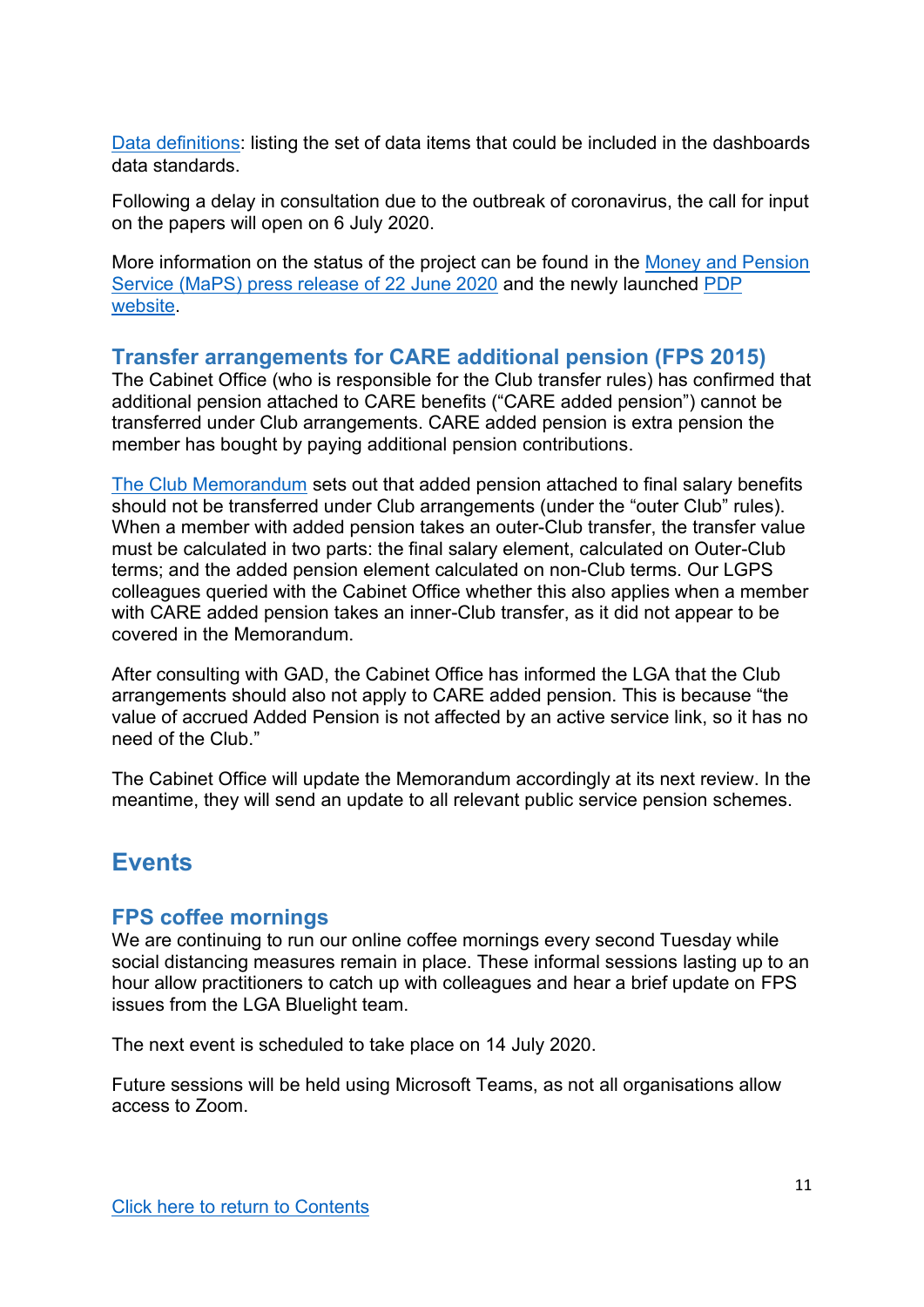If you would like to join us, please email [bluelight.pensions@local.gov.uk](mailto:bluelight.pensions@local.gov.uk) and we will forward the meeting link and any password needed.

Please note that sessions should not be recorded. These sessions are informal and should not be construed as legal advice.



**No responsibility whatsoever will be assumed by LGA or their partners for any direct or consequential loss, financial or otherwise, damage or inconvenience, or any other obligation or liability incurred by readers relying on information shared in these sessions.**

### <span id="page-11-0"></span>**Annual Local Pension Board wrap-up training 2020**

We are once again running our popular annual Local Pension Board (LPB) wrap-up session, for board members who are either new to the board or those wanting an opportunity to refresh themselves on the principles of governance for the Firefighters' Pension Schemes. [Details of our previous wrap-up sessions can be found here.](http://www.fpsregs.org/index.php/events/local-pension-board-wrap-up-training)

We are delighted to welcome Nick Gannon from TPR who will be joining us for a session on last year's TPR governance and administration survey results; you may wish to read the [six key processes factsheet](http://www.fpsregs.org/images/admin/TPR-6-key-processes.v1.pdf) to refresh yourselves on the processes that TPR monitors.

The second and final session is running via Zoom on 8 July, from 11:00 until 13:30, please [click to view the full agenda.](http://www.fpsregs.org/images/Events/LPB-wrap-up-2020/LBP-wrap-up-training-agenda-2020.pdf)

If you would like to participate click the link to [request a place on the LPB wrap-up](mailto:bluelight.pensions@local.gov.uk?subject=Please%20can%20I%20request%20a%20place%20on%20the%208%20July%20pension%20board%20wrap%20up%20session)  [training 8 July 2020.](mailto:bluelight.pensions@local.gov.uk?subject=Please%20can%20I%20request%20a%20place%20on%20the%208%20July%20pension%20board%20wrap%20up%20session)

## <span id="page-11-1"></span>**HMRC**

#### <span id="page-11-2"></span>**HMRC newsletters/bulletins**

HMRC have published pension schemes newsletter 121 containing important updates and guidance on pension schemes. The following issues are covered: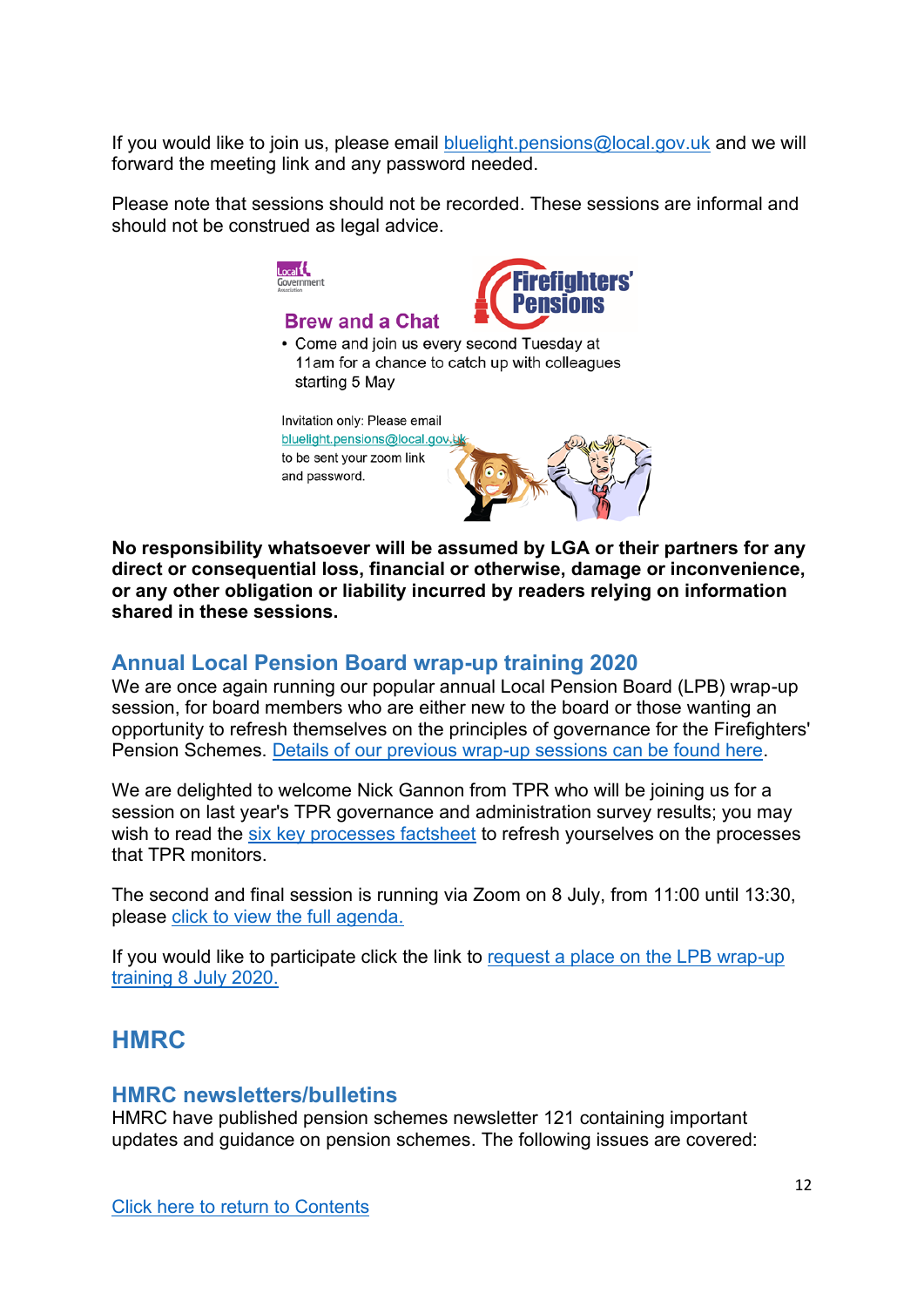#### [Pension schemes newsletter 121](https://www.gov.uk/government/publications/pension-schemes-newsletter-121-june-2020/pension-schemes-newsletter-121-june-2020) – 25 June 2020

- temporary changes to pension processes as a result of coronavirus (COVID-19)
- managing pension schemes service
- real time information cessation of earlier year updates and use of full payment submissions

## <span id="page-12-0"></span>**Legislation**

### **SI Reference title**

[2020/630](http://www.legislation.gov.uk/uksi/2020/630/contents/made) The Occupational and Personal Pension Schemes (Automatic Enrolment) (Amendment) Regulations 2020

# <span id="page-12-1"></span>**Useful links**

- [The Firefighters' Pensions \(England\) Scheme Advisory Board](http://www.fpsboard.org/)
- [FPS Regulations and Guidance](http://www.fpsregs.org/)
- Khub [Firefighters Pensions Discussion Forum](https://khub.net/group/thefirefighterspensionsdiscussionforum)
- FPS1992 quidance and commentary
- [The Pensions Regulator Public Service Schemes](http://www.thepensionsregulator.gov.uk/public-service-schemes.aspx)
- [The Pensions Ombudsman](https://www.pensions-ombudsman.org.uk/)
- [HMRC Pensions Tax Manual](https://www.gov.uk/hmrc-internal-manuals/pensions-tax-manual)
- [LGA pensions website](https://www.local.gov.uk/our-support/workforce-and-hr-support/local-government-pensions)

## <span id="page-12-2"></span>**Contact details**

#### **Clair Alcock (Senior Pension Adviser)**

Telephone: 020 7664 3189 Email: [clair.alcock@local.gov.uk](mailto:clair.alcock@local.gov.uk)

### **Kevin Courtney (NPCC Pensions Adviser)**

Telephone: 020 7664 3202 Email: [kevin.courtney@local.gov.uk](mailto:kevin.courtney@local.gov.uk)

### **Claire Hey (Firefighters' Pension Adviser)**

<span id="page-12-3"></span>Telephone: 020 7664 3205 Email: [claire.hey@local.gov.uk](mailto:claire.hey@local.gov.uk)